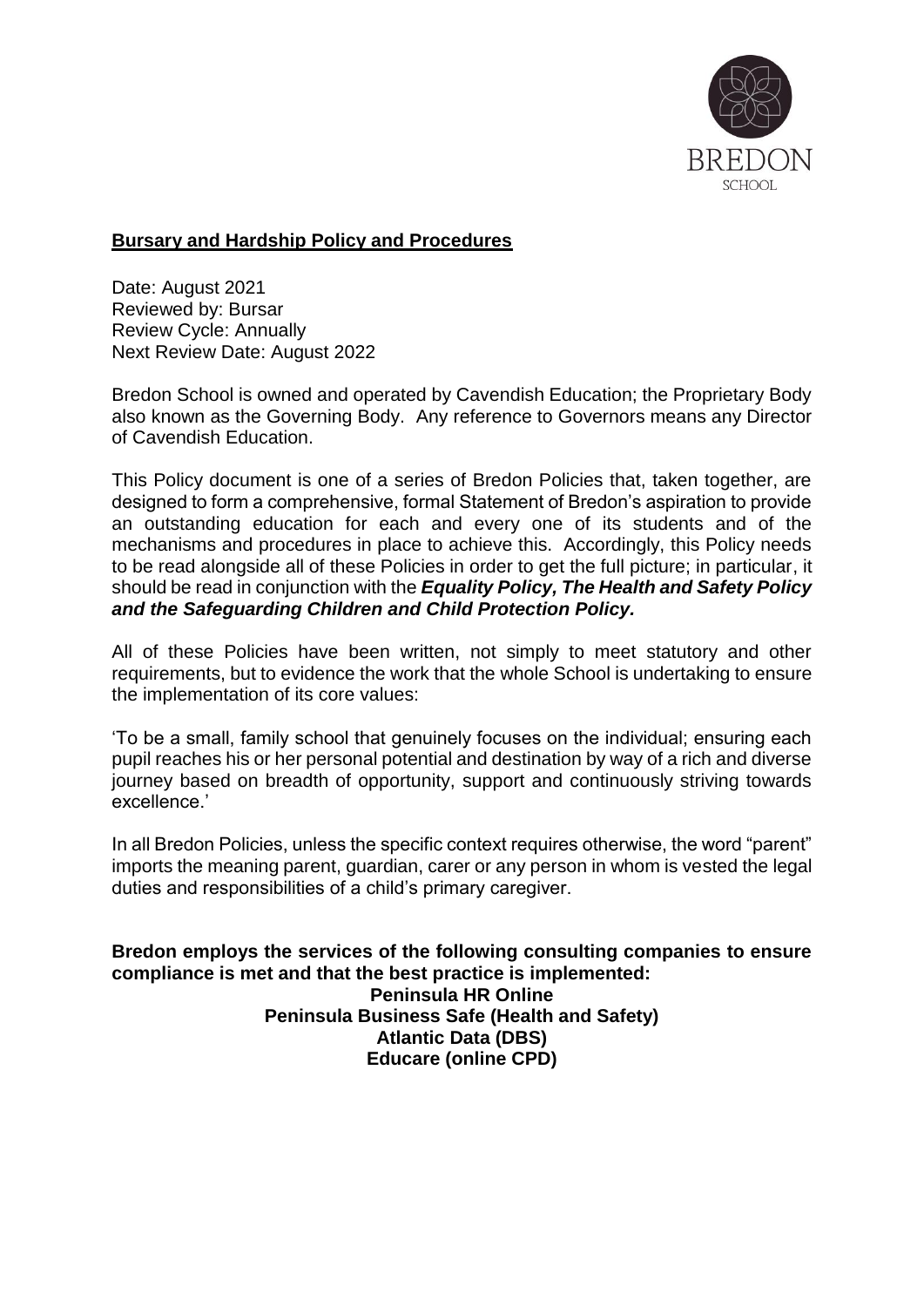

# **Bursary Policy General**

Bredon seeks to support students who are unable to pay the full fees by offering eligible parents means-tested financial support with the payment of school fees. Such support is known as a bursary and these may be awarded in the form of a discount on tuition fees. Bursary support is based on an assessment of financial circumstances. It considers capital assets as well as income, investments and savings.

Requests for financial support usually fall in the following two categories:

- Hardship Awards Existing Pupils: awarded to existing pupils where a change in parents'/guardians' circumstances has resulted in difficulty in meeting tuition fees and may result in the child being withdrawn part way through a stage of education. Hardship awards would therefore typically be awarded to see the pupil through to the end of the next academic year or to cover to the end of the two GCSE years or Sixth Form.
- Bursary Awards New Applicants to the School: Where a place has been offered, but parents are unable to pay part of the tuition fees.

Please note that throughout this document both hardship and bursary awards are referred to as bursary/bursaries in this policy.

### **The Application Process**

Bursaries are mainly reviewed annually in the early part of the spring term. All applications must be received by the end of the autumn term and it is endeavoured that parents will be informed by end of the spring term if a bursary is awarded. Bursaries may be awarded outside of this annual process, but usually only for hardship bursaries and thus will be on rare occasions. These usually will be for existing pupils where unforeseen or exceptional circumstances have resulted in a family becoming unable to meet that year's fees.

Bredon School uses the services of Bursary Administration Limited to assist in the bursary application process. This is an external company that is used by many schools to review bursary applications.

Parents may apply for a bursary using the forms available from the Bursar. These forms seek to establish the financial circumstances of the household and must be accompanied by full documentary evidence. Completed forms and evidence should be submitted directly to Bursary Administration Limited. A visit to the parents' home or a telephone interview by Bursary Administration Limited is often carried out to ensure that the information submitted is correctly interpreted and that the basis of the assessment is fair. Bursary Administration Limited then provide a report to the School summarising their findings.

The reports from Bursary Administration are sent to the Bursar with a proposal/ recommendation for the level of bursary support.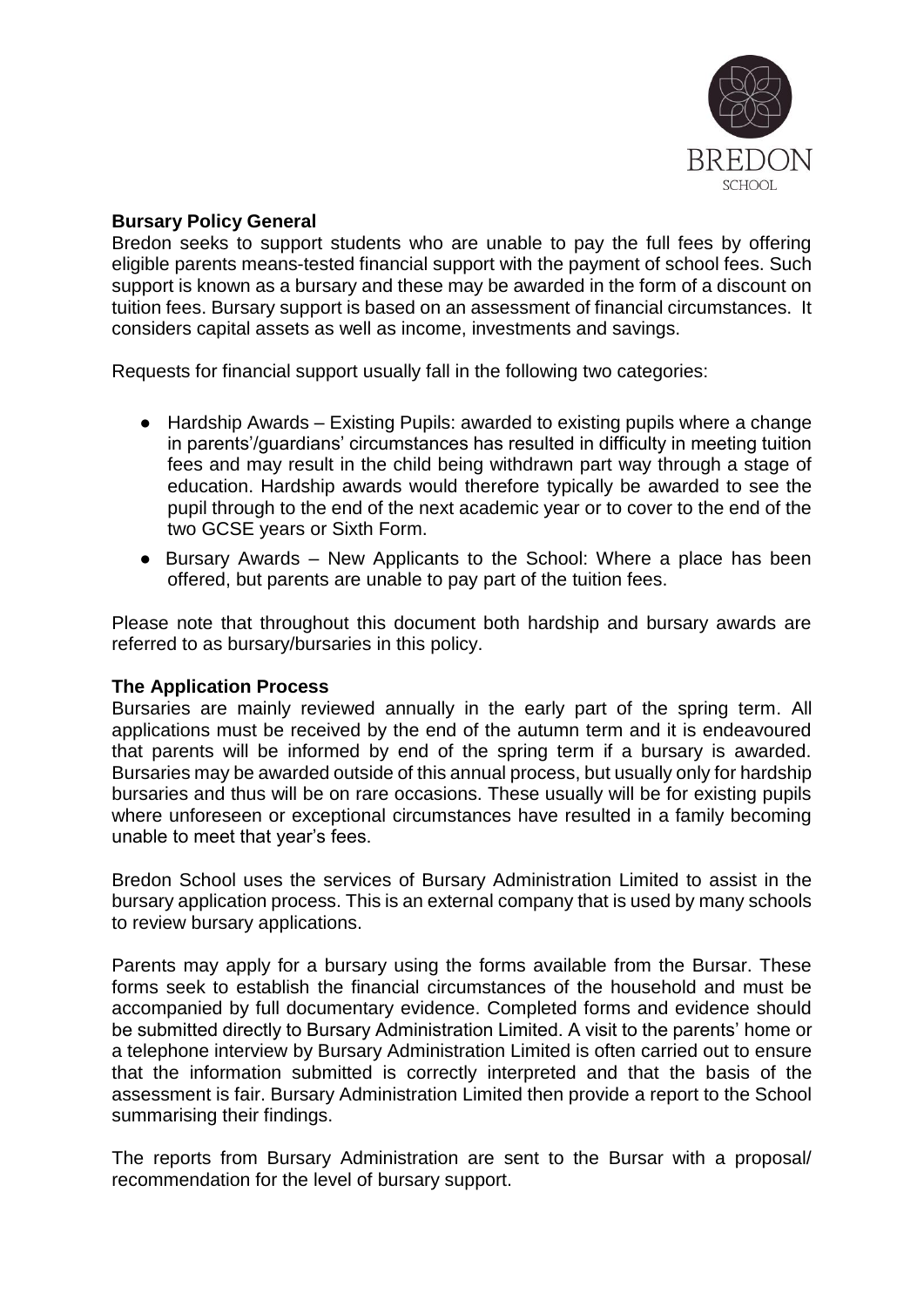

The Head and Bursar assess all applications to establish the likely level of support required in order to allow the pupil to attend or continue at the School. The Bursar will then write to the parents with the outcome of the bursary application.

Should a bursary be offered, parents are required to acknowledge their agreement in writing of any conditions relation to the bursary which they will be expected to fulfil.

## **Considerations in the Assessment Process:**

The Head and the Bursar will consider a number of factors when making a judgement as to the justification for support and the extent of any such support. Each application is considered on its own merits. It is recognised that judgements about what sacrifices a family should make to pay school fees will be personal. However, the School has a duty to ensure that any financial support it offers is well-focused and targeted towards those most in need.

Accordingly, as well as current level of earnings, other factors will be considered in determining the necessary level of grant. These might include:

● the ability to improve the financial position or earning power of the family.

For example:

- where there are two partners, both would be expected to be employed unless one is prevented from doing so through incapacity, the need to care for children under school age or other dependents, or the requirements of their partner's work.
- opportunities to release any capital. Significant capital savings and investments would be expected to be used for the payment of school fees, as would equity values in houses.
- in cases of separation, the contribution made by the absent parent.
- contribution to household costs by other, wider, family members, any adults unrelated to the child or by an outside source.

Acknowledging that others might have a different view, the school considers that indications of wealth such as the following, for example, would not be consistent with the receipt of a bursary:

- frequent or expensive holidays;
- new or luxury cars;
- investment in significant home improvements;
- higher than average non-contractual pension contributions
- a second property/land holdings;
- valuable works of art;
- the child attending discretionary overseas school trips;
- only one parent in a two parent household working, unless there is good reason.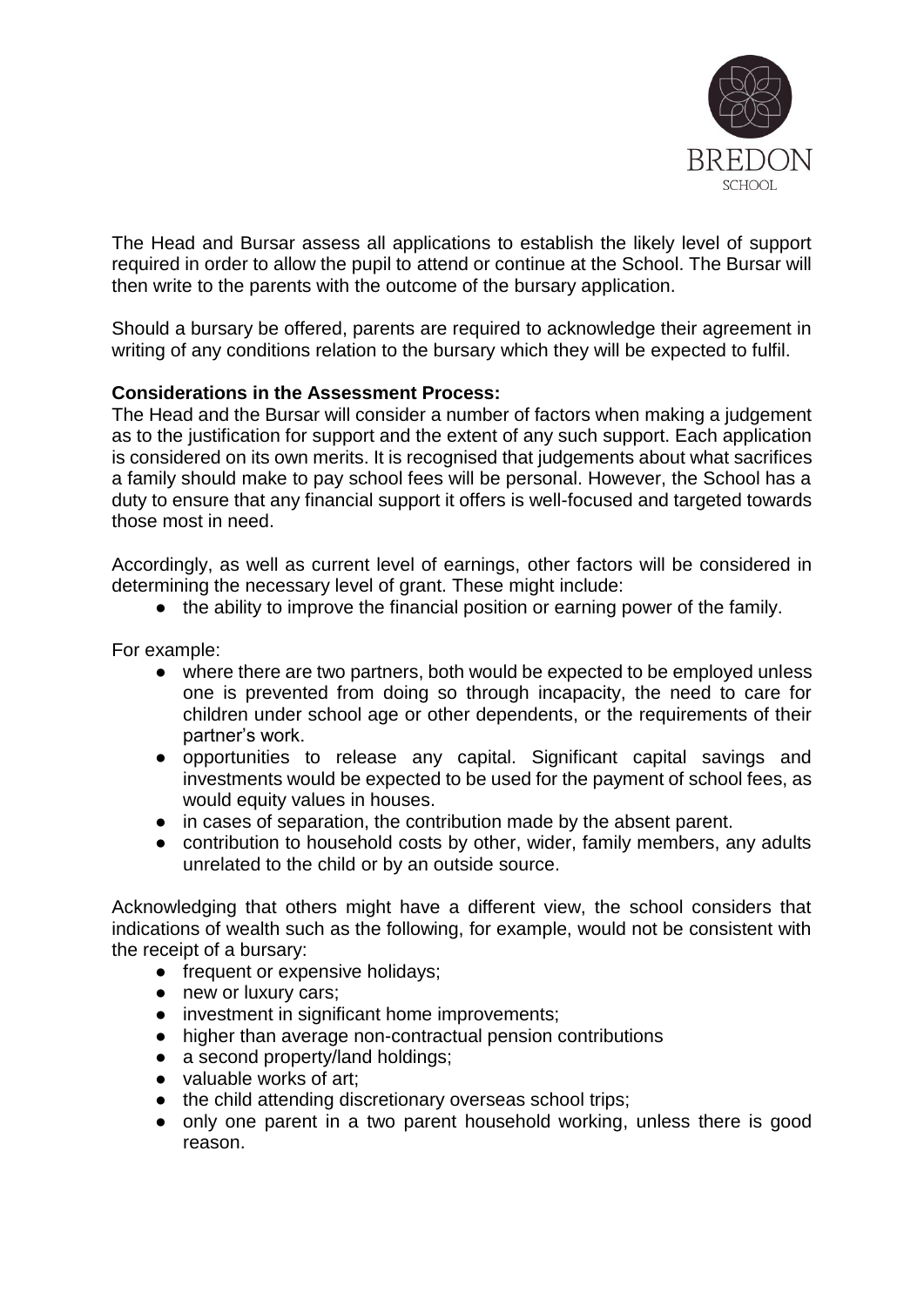

It is recognised that in addition to financial constraints, there may be other circumstances which should be considered. These might include:

- the social needs of the child
- where a parent is terminally ill or is unable to secure permanent employment due to poor health
- Suitability of applicant

Please not that bursary funds are strictly limited.

#### **Annual Review**

All bursary awards are subject to repeat testing of parental means each year and may be varied upwards or downwards depending on parental circumstances. Current bursary holders will be issued with repeat means-testing forms at the beginning of spring term each year for return by the end of the first month. The Bursar will endeavour to inform parents if they have been awarded a bursary by the end of the spring term. Awards remain subject to conditions of award provided with the letter of offer.

### **Confidentiality**

The school respects the confidentiality of bursary awards made to families and recipients are expected to do likewise. The disclosure of an award to a third party may result in the award being withdrawn by the school.

### **Other Sources of Bursary Assistance**

In addition to the School's Bursary Fund, there are a number of educational and charitable trusts which provide assistance with tuition fees. In the majority of cases these are to assist children who are already attending a fee-paying school and due to an unforeseen change of circumstances may be unable to remain at the school.

Bredon School encourages parents to apply for support where it is felt a good case can be made for assistance.

Further information on how to pursue such assistance may be obtained from the The Educational Trusts' Forum - www.educational-grants.org

### **Helping Others in Future**

There are limited funds available for Bursaries, therefore in order to allow the School to offer financial assistance to future applicants, we hope parents/guardians who have benefited from Bursary funding will consider repaying all or part of the Bursary received, when and if their circumstances allow.

Furthermore, we trust that Old Bredonians who benefited from Bursary support will want to contribute to the funding of future Bursaries via donations to the Bredon School